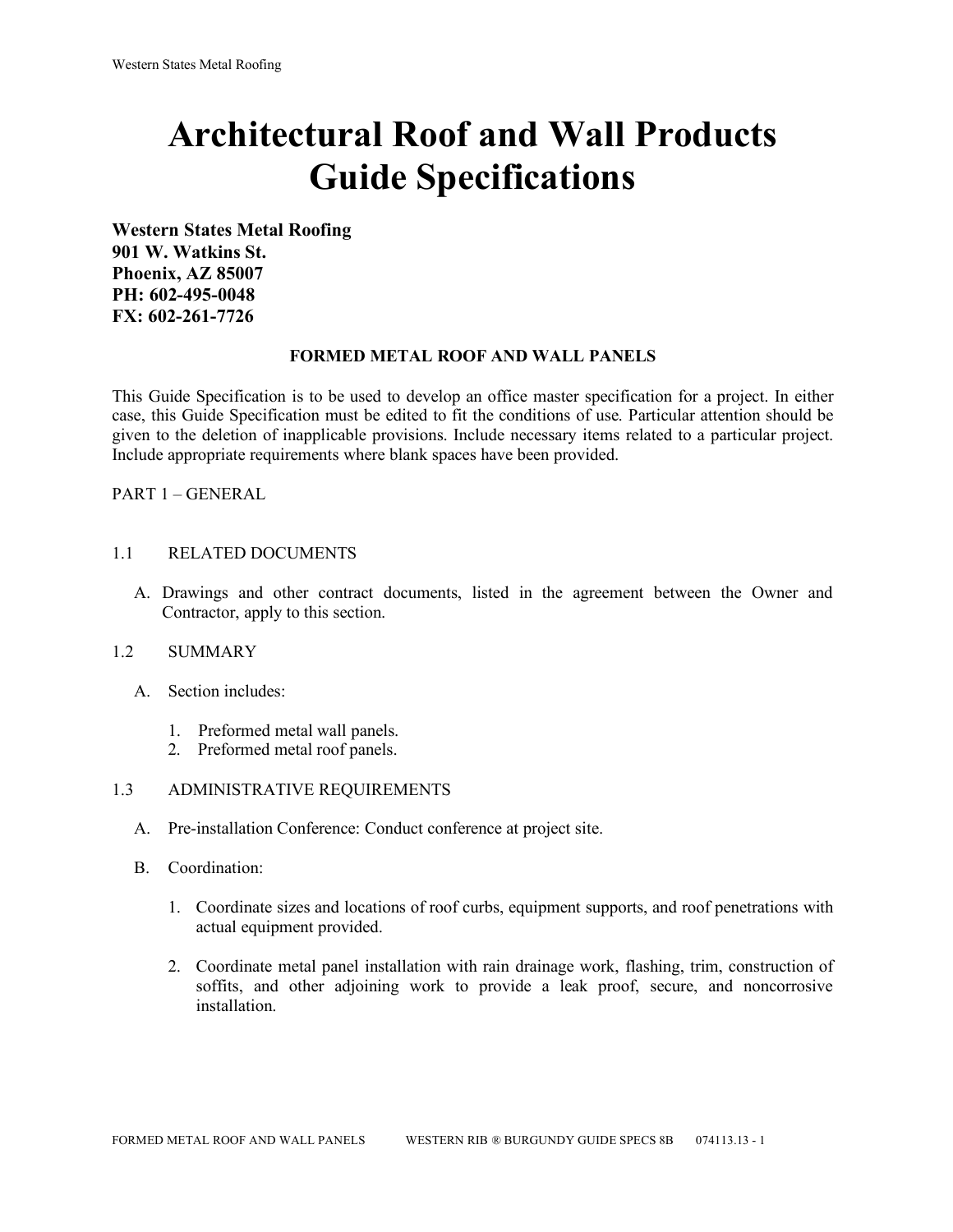## 1.4 SUBMITTALS

- A. Product Data:
	- 1. Include construction details, material descriptions, dimensions of individual components and profiles and finishes for each type of panel and accessory.
- B. Shop Drawings:
	- 1. Include fabrication and installation layouts of metal panels; details of edge conditions, joints, panel profiles, corners, anchorages, attachment system, trim, flashings, closures, accessories and special details.
	- 2. Accessories: Include details of the flashing, trim, and anchorage systems, at a scale of not less than 1-1/2 inches per 12 inches.
- C. Samples:
	- 1. Metal Panels: 12 inches long by actual panel width. Include fasteners, closures, and other metal panel accessories.
- D. Qualification Data: For Installer.
- E. Product Test Reports: For each product, for tests performed by a qualified testing agency.
- F. Filed quality control reports.
- G. Sample Warranties: For special warranties.
- 1.5 QUALITY ASSURANCE
	- A. Installer Qualifications: An entity that employs installers and supervisors who have a minimum of 3 years' experience in the installation of metal roof / wall panels.
	- B. Mockups: Build mockup; to verify selections made under sample submittals and to demonstrate aesthetic effects and set quality standards for fabrication and installation.
- 1.6 DELIVERY, STORAGE AND HANDLING
	- A. Deliver components, metal panels and other manufactured items so as not to be damaged or deformed. Package metal panels for protection during transportation and handling.
	- B. Store metal panels in a manner to prevent bending, warping, twisting and surface damage.
	- C. Stack metal panels horizontally on platforms or pallets, covered with suitable weather tight and ventilated covering. Store metal panels to ensure dryness with positive slope for drainage of water. Do not store metal panels in contact with other materials that might cause staining, denting or other surface damage.
	- D. Retain strippable protective covering on metal panels during installation.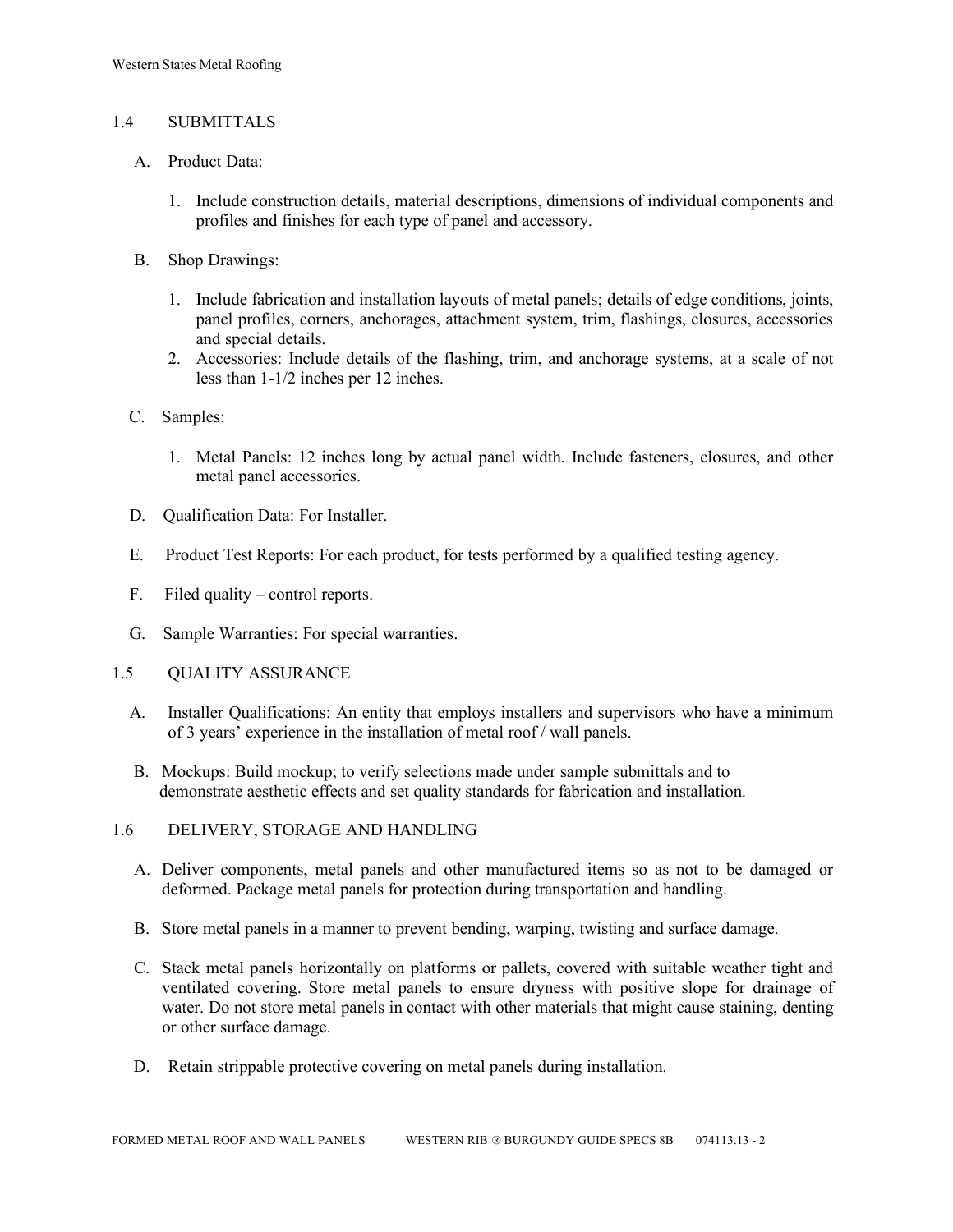## 1.7 FIELD CONDITIONS

A. Weather Limitations: Proceed with installation only when existing and forecasted weather conditions permit assembly of metal panels to be performed according to manufacturers' written instructions and warranty requirements.

## 1.8 WARRANTY

- A. MANUFACTURER'S PRODUCT WARRANTY
	- 1. Manufacturer's standard coating performance warranty, as available for specified installation and environmental conditions. (Contact a WSMR Representative to determine actual warranty criteria)

## B. CONTRACTORS WARRANTY

1. Warrant panels, flashings, sealants, fasteners, and accessories against defective materials and/ or workmanship, to remain watertight and weatherproof with normal usage for two (2) years following Project Substantial Completion date.

### PART 2 – PRODUCTS

### 2.1 MANUFACTURER

 A. Western States Decking, Inc., DBA - Western States Metal Roofing, 901 W. Watkins St., Phoenix, AZ 85007; Phone: (877) 787-5467; Fax: (602) 261-7726

Email: sales@metalforroofing.com Website: www.metalforroofing.com

B. Substitutions: In accordance with contract documents.

#### 2.2 METAL ROOF PANELS

- A. Western Rib ®; Tapered- Rib Profile, Exposed Fastener Metal Panels: metal panel consisting of formed metal sheet with trapezoidal ribs, installed by lapping edges of adjacent panels.
	- 1. Metal Panel Designation: Western Rib ® Panel

2. Metallic- Coated Steel Sheet: Aluminum- zinc alloy- coated steel sheet minimum (Zincalume® or Galvalume®) complying with ASTM A 792/ A 792M, Class AZ50 coating designation; structural quality.

- a. Nominal Thickness: [24 Gauge]
- b. Exterior Finish Available In: Cool Tech ® 500 PVDF Paint System

i. Burgundy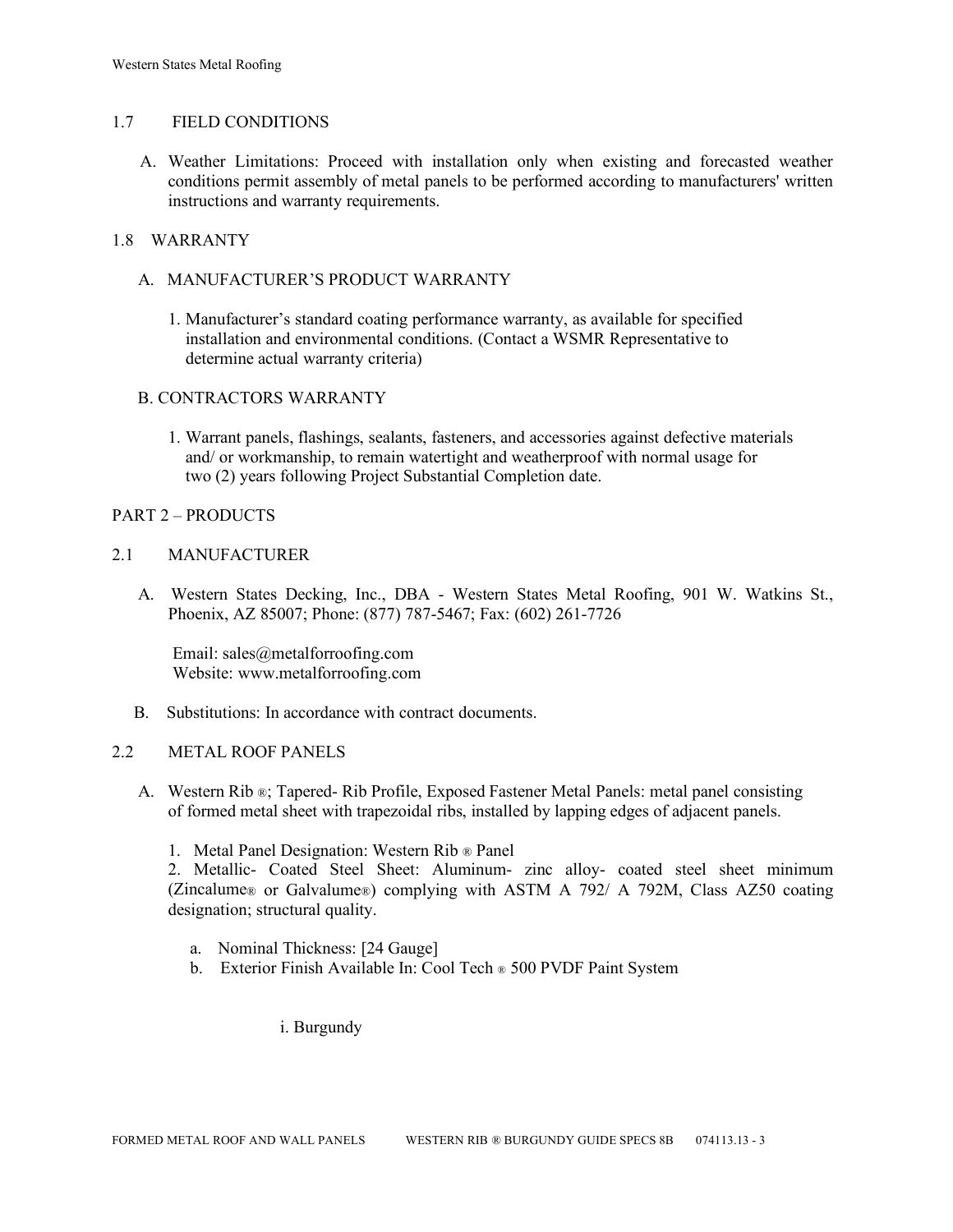- 3. Grade of Steel:
	- a. 24 Gauge Grade 50
- 4. Rib Spacing: 7.2 inches on center
- 5. Panel Coverage: 36 inches
- 6. Panel Height: 1.5 inches

## 2.3 ACCESSORIES

- A. Self-Adhering, High- Temperature Underlayment: Provide self-adhering, cold applied, sheet underlayment, a minimum of 30 mils thick, specifically designed to withstand high metal temperatures beneath metal roofing. Provide primer when recommended by underlayment manufacturer.
	- 1. Thermal Stability: Stable after testing at 220 deg F; ASTM D 1970.
	- 2. Low- Temperature Flexibility: Passes after testing at minus 20 deg F; ASTM D 1970.
- B. Miscellaneous Metal Sub framing and Furring: ASTM C 645; cold formed, metallic- coated steel sheet, ASTM A 653/ A 653M, G90 coating designation or ASTM A 792/ A 792M, Class AZ55 aluminum- zinc alloy coating designation unless otherwise indicated. Provide manufacture's standard sections as required for support and alignment of metal panel system.
- C. Panel accessories: Provide components required for a complete, weather tight panel system including trim, clips, flashings, sealants, gaskets, fillers, closure strips, and similar items. Match material and finish of metal panels unless otherwise indicated.
	- 1. Closures: Provide closures at eaves and ridges, fabricated of same metal as metal panels.
	- 2. Backing Plates; Provide metal backing plates at panel end splices, fabricated from material recommended by manufacturer.
	- 3. Closure Strips: Closed-cell, expanded, cellular, rubber or cross linked, polyolefin-foam or closed-cell laminated polyethylene; minimum I -inch-thick, flexible closure strips; cut or pre-molded to match metal panel profile. Provide closure strips where indicated or necessary to ensure weather tight construction.
- D. Flashing and Trim: Provide flashing and trim formed from same material as metal panels as required to seal against weather and to provide finished appearance. Finish flashing and trim with same finish systems adjacent metal panels.
- E. Panel Fasteners: Self-tapping screws designed to withstand design loads. Provide EPDM or PVC sealing washers for exposed fasteners.
- F. Panel Sealants: Provide sealant type recommended by manufacturers that are compatible with panel materials are non-staining and do not damage panel finish.
- G. Metal Protection: When dissimilar metals contact each other or corrosive substrates, protect against galvanic.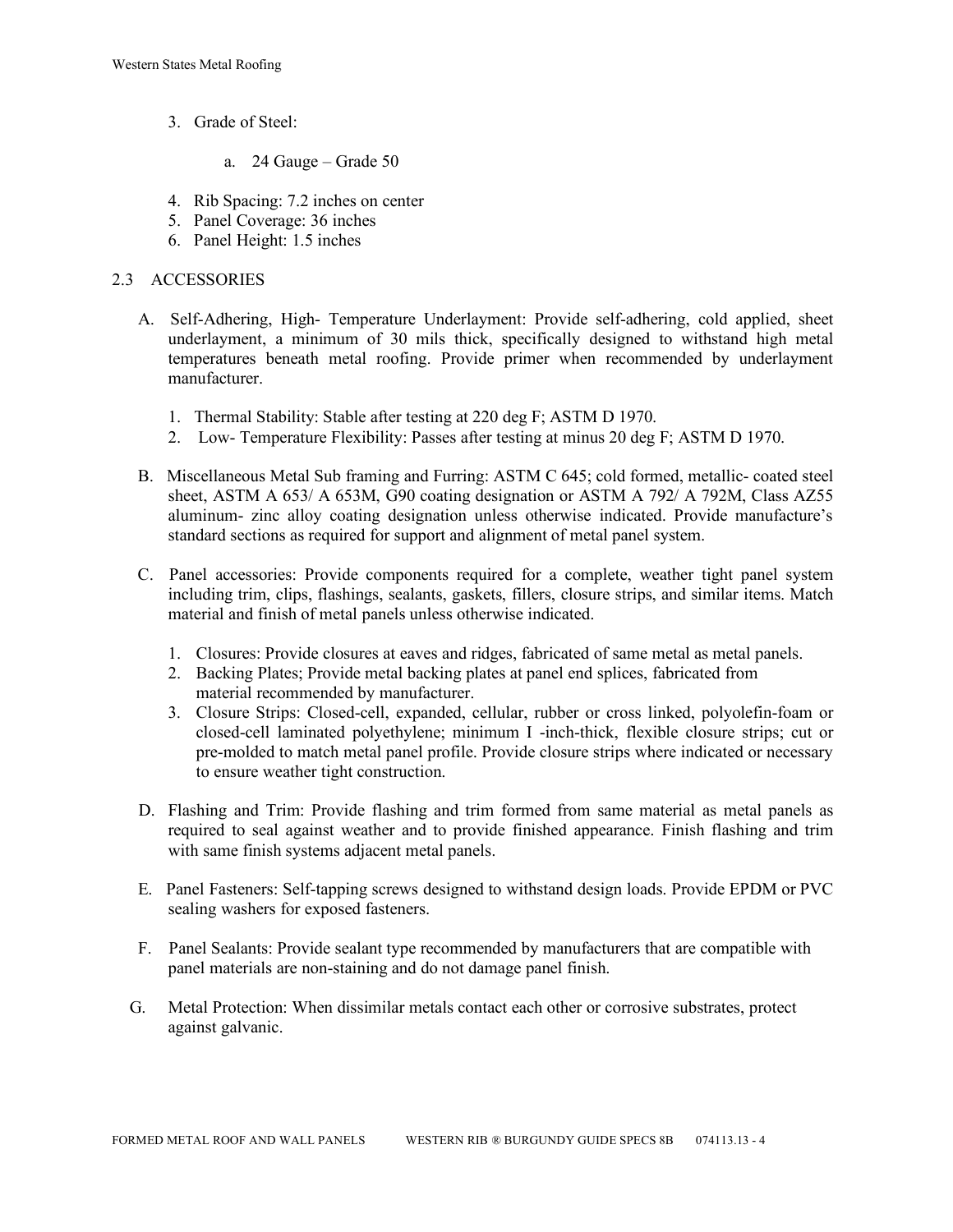## 2.4 FABRICATION

- A. General: Fabricate and finish metal panels and accessories at the factory, by manufacturers Standard procedures and processes, as necessary to fulfill indicated performance requirements demonstrated by laboratory testing. Comply with indicated profiles and with dimensional and structural requirements.
- B. Provide panel profile, including major ribs and intermediate stiffening ribs, if any, for full length of panel.
- C. Sheet Metal Flashing and Trim: Fabricate flashing and trim to comply with manufacturer's recommendations and recommendation in SMACNA's "Architectural Sheet Metal Manual" that apply to design, dimensions, metal, and other characteristics of item indicated.

### 2.5 FINISHES

- A. Protect mechanical and painted finishes on exposed surfaces from damage by applying a strippable, temporary protective covering before shipping.
- B. Appearance of Finished Work: Variations in appearance of abutting or adjacent pieces are acceptable if they are within one- half of the range of approved Samples. Noticeable variations in same piece are unacceptable. Variations in appearance of other components are acceptable if they are within the range of approved Samples and are assembled or installed to minimize contrast.
- C. Steel Panels Finish:
	- 1. Exterior Finish: Western States Metal Roofing, Cool Tech ® 500 PVDF Paint System, Fluoropolymer Two – Coat System:  $0.2 - 0.3$  mil primer with  $0.7 - 0.8$  mil 70 percent PVDF fluoropolymer color coat, AAMA 621, meeting solar reflectance index requirements.
	- 2. Interior Finish: Standard Poly backer finish consisting of  $0.2 0.3$  mil primer coat and  $0.3 -$ 0.4 mil wash coat with a minimum total dry film thickness of  $0.5 - 0.7$  mil.

## PART 3- EXECUTION

#### 3.1 EXAMINATION

- A. Examine substrates, area, and conditions, with installer present, for compliance with requirements for installation tolerances, metal panel supports, and other conditions affecting performance of the work.
	- 1. Examine primary and secondary roof framing to verify that rafters, purlins, angles, channels, and other structural panel support members and anchorages have been installed within alignment tolerances required by metal roof panel manufacturer.
	- 2. Examine solid roof sheathing to verify that sheathing joints are supported by framing or blocking and that installation is within flatness tolerances required by metal roof panel manufacture.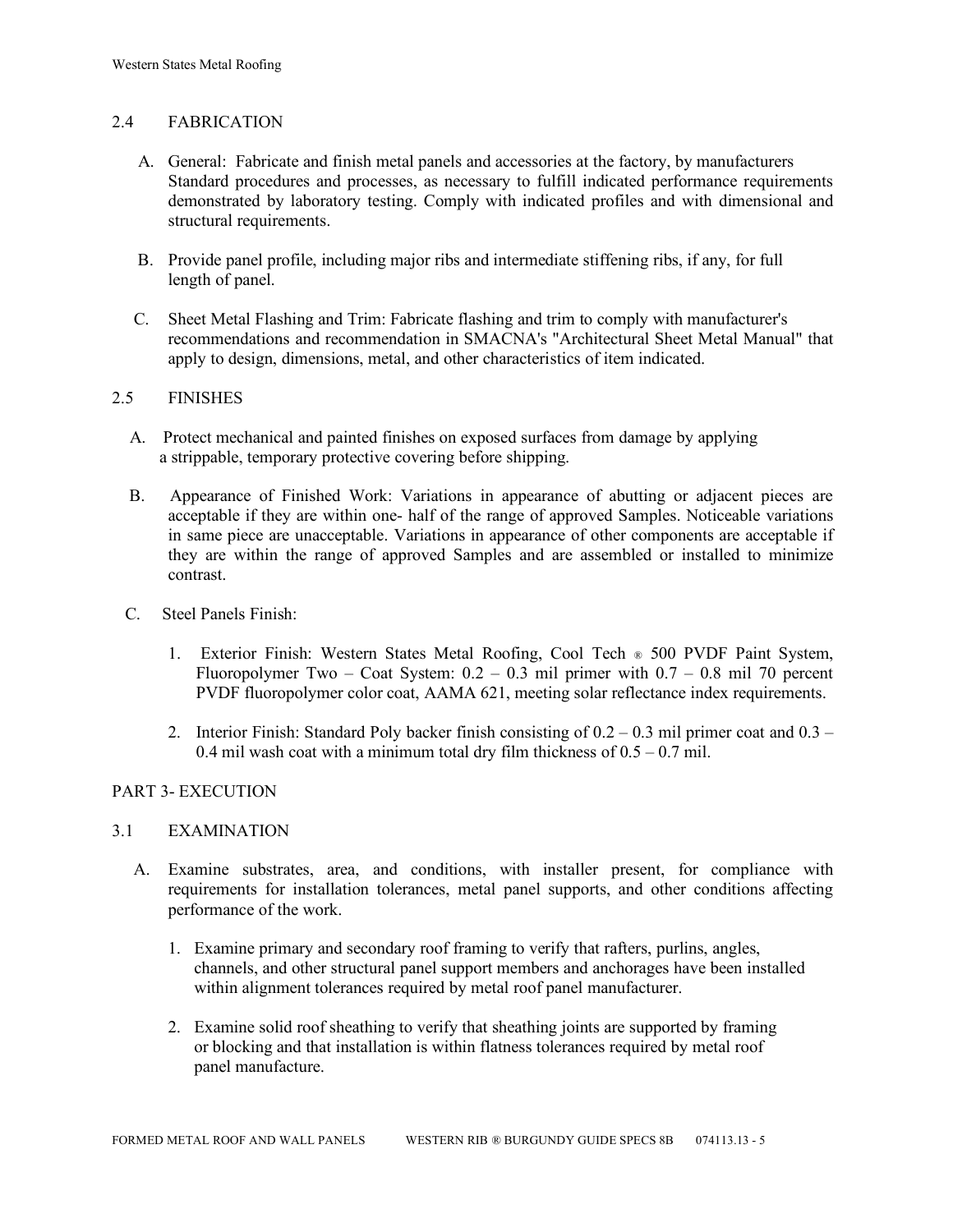- a. Verify that air or water-resistive barriers have been installed over sheathing or backing substrate to prevent air infiltration or water penetration.
- B. Examine roughing-in for components and systems penetrating metal panels to verify actual locations of penetrations relative to seam locations of metal panels before installation.
- C. Proceed with installation only after unsatisfactory conditions have been corrected.

## 3.2 PREPARATION

 A. Miscellaneous Supports: Install sub framing, furring and other miscellaneous panel support members and anchorage according to ASTM C 754 and metal panel manufacturer's written recommendations.

### 3.3 UNDERLAYMENT INSTALLATION

- A. Self- Adhering Sheet Underlayment: Apply primer if required by manufacturer. Comply with temperature restrictions of underlayment manufacturer for installation. Apply at locations indicated on Drawings, wrinkle free, in shingle fashion to shed water, and with end laps of not less than 6 inches staggered 24 inches between courses. Overlap side edges not less than 3- ½ inches. Roll laps with roller. Cover underlayment within 14 days.
- B. Felt Underlayment: Apply at locations indicated [below] [on drawings], in shingle fashion to shed water. And with lapped joints of not less than 2 inches.
	- 1. Apply over the entire roof surface.
	- 2. Apply on roof not covered by self- adhering sheet underlayment. Lap over edges of self adhering sheet underlayment not less than 3 inches, in shingle fashion to shed water.
- C. Slip Sheet: Apply slip sheet over underlayment before installing metal roof panels.
- D. Flashings: Install flashings to cover underlayment to comply with requirements specified in Section 076200 "Sheet Metal Flashing and Trim."

#### 3.4 METAL PANEL INSTALLATION

- A. General: Install metal panels according to manufacturer's written instructions in orientation, sizes, and locations indicated. Install panels perpendicular to supports unless otherwise indicated. Anchor metal panels and other components of the work securely in place, with provisions for thermal and structural movement.
	- 1. Shim or otherwise plumb substrates receiving metal panels.
	- 2. Flash and seal metal panels at perimeter of all openings. Fasten with self-tapping screws. do not begin installation until air or water- resistive barriers and flashings that are concealed by metal panels are installed.
	- 3. Install screw fasteners in predrilled holes.
	- 4. Locate and space fastenings in uniform vertical and horizontal alignment.
	- 5. Install flashing and trim as metal panel work proceeds.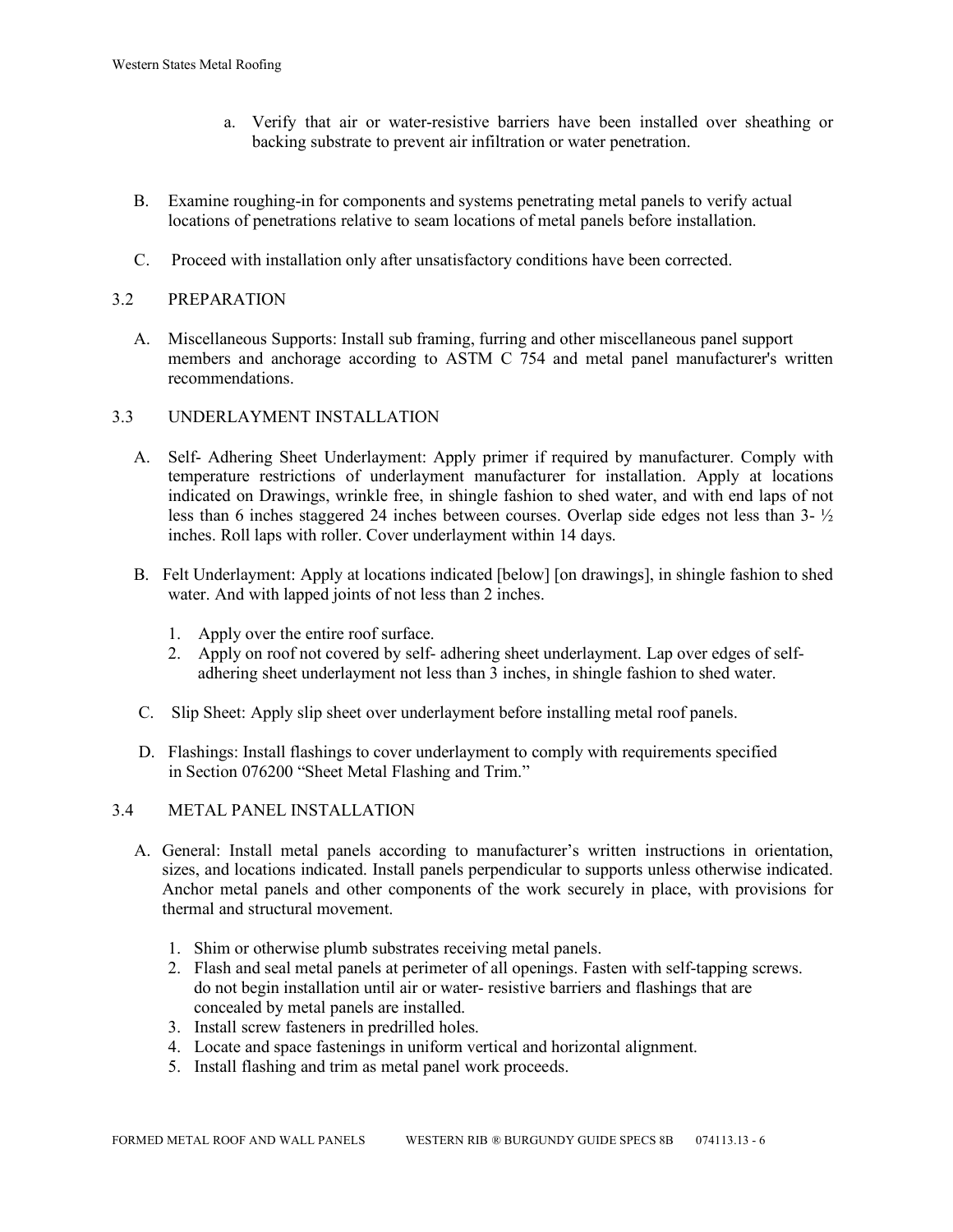- 6. Locate panel splices over, but not attached to, structural supports. Stagger panel splices and end laps to avoid a four – panel lap splice condition.
- 7. Align bottoms of metal panels and fasten with blind rivets, bolts, or self- tapping screws. Fasten flashings and trim around openings and similar elements with self-tapping screws.
- 8. Provide weather tight escutcheons for pipe—and conduit- penetrating panels.

## B. Fasteners:

- 1. Steel Panels: Use galvanized steel fasteners.
- C. Metal Protection: When dissimilar metals contact each other or corrosive substrates, protect against galvanic action.
- D. Lap-Seam Metal Panels: Fasten metal panels to supports with fasteners at each lapped joint at location and spacing recommended by manufacturer.
	- 1. Lap ribbed or fluted sheets one full rib. Apply panels and associated items true to line for neat and weather tight enclosure.
	- 2. Provide metal backed washers under heads of exposed fasteners bearing on weather side of metal panels.
	- 3. Locate and space exposed fasteners in uniform vertical and horizontal alignment. Use proper tools to obtain controlled uniform compression for positive seal without rupture of washer.
	- 4. Install screw fasteners with power tools having controlled torque adjusted to compress Washer tightly without damage to washer, screw threads or panels. Install screws in predrilled holes.
	- 5. Flash and seal pans with weather closures at perimeter of all openings.
- E. Accessory Installation: install accessories with positive anchorage to building and weather tight Mounting, and provide for thermal expansion. Coordinate installation with flashings and other components.
	- 1. Install components, required for a complete metal panel system including trim, copings, corners, seam covers, flashings, sealants, gaskets, fillers, closure strips and similar items. Provide types indicated by metal wall panel manufacturer; or, if not indicated, provide types recommended by metal panel manufacturer.
- F. Flashing and Trim: Comply with performance requirements manufacturer's written installation instructions, and SMACNA's "Architectural Sheet Metal Manual." Provide concealed fasteners where possible and set units true to line and level. Install work with laps, joints and seams that are permanently watertight.
	- 1. Install exposed flashing and trim that is without buckling and tool marks, and that is true to line and levels indicated, with exposed edges folded back to form hems. Install sheet metal flashing and trim to fit substrates and achieve waterproof performance.
	- 2. Expansion Provisions: Provide for thermal expansion of exposed flashing and trim. Space movement joint at a maximum of 10 feet with no joints allowed within 24 inches of corner or intersection. Where lapped expansion provisions cannot be used or would not be sufficiently waterproof, form expansion joints of intermeshing hooked flanges, not less than 1 inch deep, filled with mastic sealant (concealed within joints).